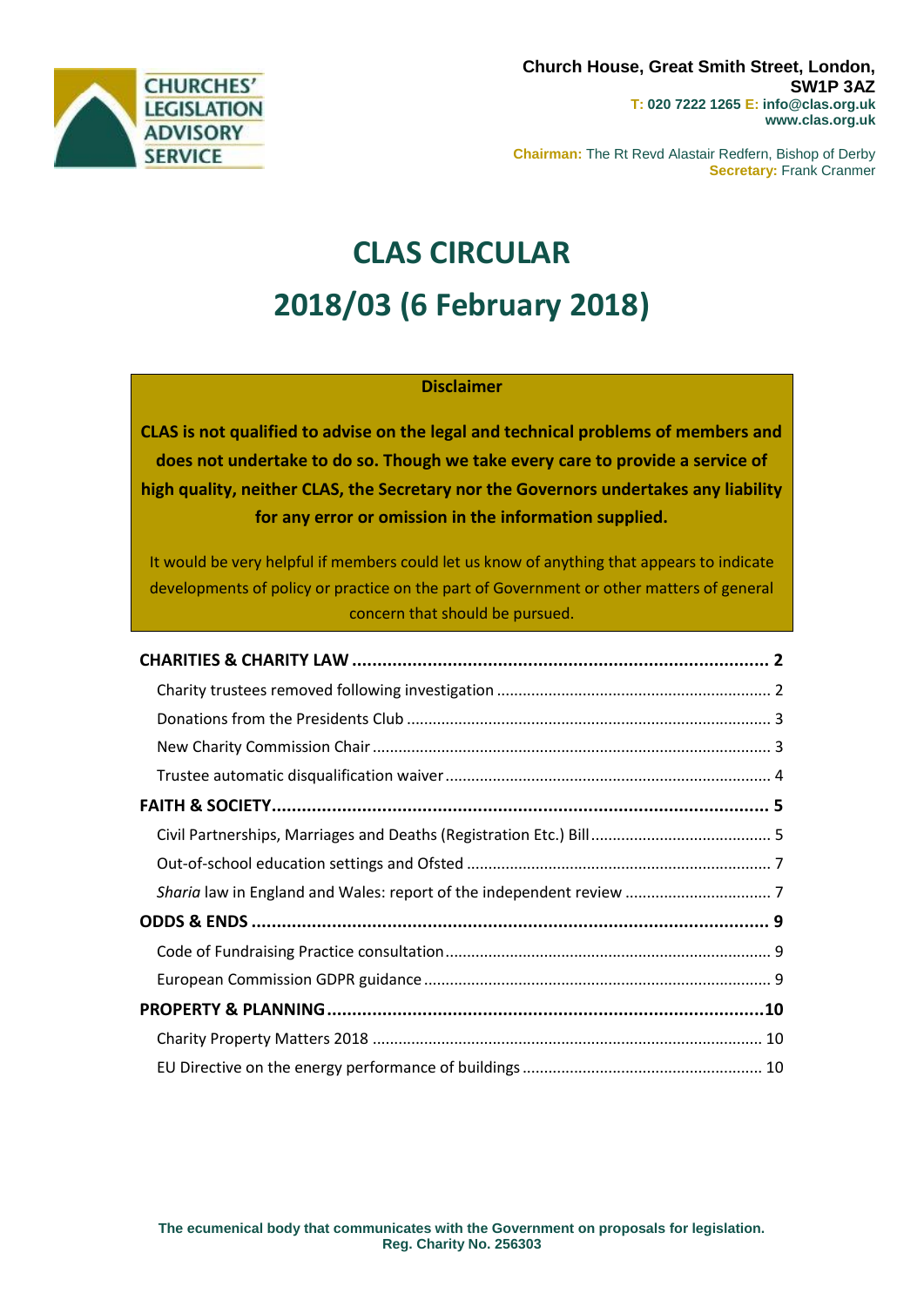# <span id="page-1-0"></span>**CHARITIES & CHARITY LAW**

<span id="page-1-1"></span>**Charity trustees removed following investigation**

**For information**

The Charity Commission has [removed](http://www.gov.uk/government/publications/charity-inquiry-peacetrail/charity-inquiry-peacetrail) two trustees and disqualified an individual from trusteeship as part of its investigation into the charity Peacetrail. The inquiry report details a series of problems, including a failure to account for at least £92,110 – nearly 50% of the charity's total expenditure.

The Commission opened the investigation on 31 March 2016 and found self-authorised salary payments to the charity's CEO, unmanaged conflicts of interest and a lack of due diligence or monitoring of those the charity worked with. The inquiry concluded that the trustees had failed to exercise control over the charity's finances or oversee the CEO; and the Commission made orders under section 79(4) of the Charities Act 2011 to remove two individuals as trustees of the charity. These individuals are now disqualified from acting as trustee of any other charity unless they obtain a waiver from the Commission or the courts.

The inquiry was also concerned by the conduct and role of the charity's CEO within the charity. The Commission therefore used its powers under section 181A of the Charities Act 2011 to disqualify the CEO from being a charity trustee or holding a senior management position within a charity for 4 years and 6 months. The disqualification came into effect on 18 January 2018.

The charity was a Charitable Incorporated Organisation; it has been dissolved in accordance with the Charitable Incorporated Organisations (Insolvency and Dissolutions) Regulations 2012 and removed from the Register of Charities on 31 October 2017.

This report serves as another reminder that, among other things, trustees are under a legal duty to ensure that their charity's funds are applied solely and reasonably in furtherance of its objects. They must also be able clearly to demonstrate that this is the case.

[Source: Charity Commission – 29 January]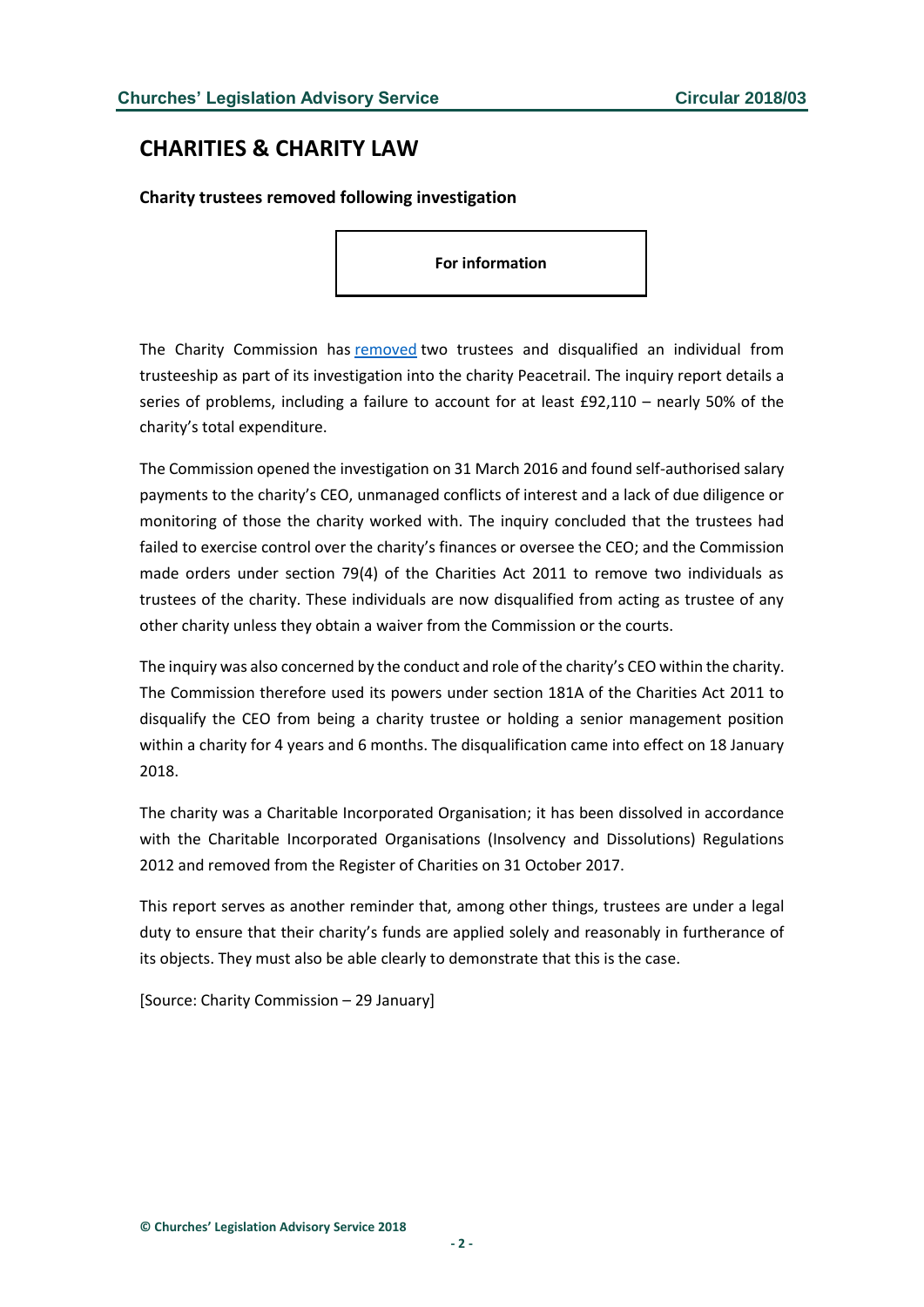<span id="page-2-0"></span>**Donations from the Presidents Club**

**For information and possibly for action**

Following the closing down of the Presidents Club charitable trust, the Charity Commission has [published](http://www.gov.uk/government/news/returning-money-to-charities) advice to charities that have received donations from the Presidents Club and may be unsure what to do with them.

It is up to a charity's trustees to decide whether they should refuse a donation. They must make this decision on the basis of the best interests of the charity. That will include weighing up any issues around how the funds were raised, which may include reputational concerns, against the financial impact on the charity of turning the donation down. Different charities may legitimately come to different decisions, and trustees can approach the Commission for advice if they are unsure about their approach.

[Source: Charity Commission – 26 January]

#### <span id="page-2-1"></span>**New Charity Commission Chair**

**For information**

The Government has [announced](https://www.gov.uk/government/news/preferred-candidate-selected-for-charity-commission-chair) that its preferred candidate to be the next chair of the Charity Commission is Baroness Stowell of Beeston. Bs Stowell was Leader of the House of Lords and the Lord Privy Seal until July 2016. She is a trustee of Crimestoppers and of an education charity, the Transformation Trust. If appointed she will resign her party membership and the Conservative whip in the House of Lords and become an independent peer.

There will be a pre-appointment hearing by the Digital, Culture, Media and Sport Select Committee on 20 February: the Committee will then produce a report saying whether or not it supports the appointment - but the Government is not obliged follow the recommendation of the Committee.

#### *Comment*

The announcement has met with mixed reactions. It was welcomed by the NCVO: ACEVO, however, while conceding that Bs Stowell had 'a wealth of experience across a number of different areas, including regulatory experience at the BBC Trust', was much more doubtful: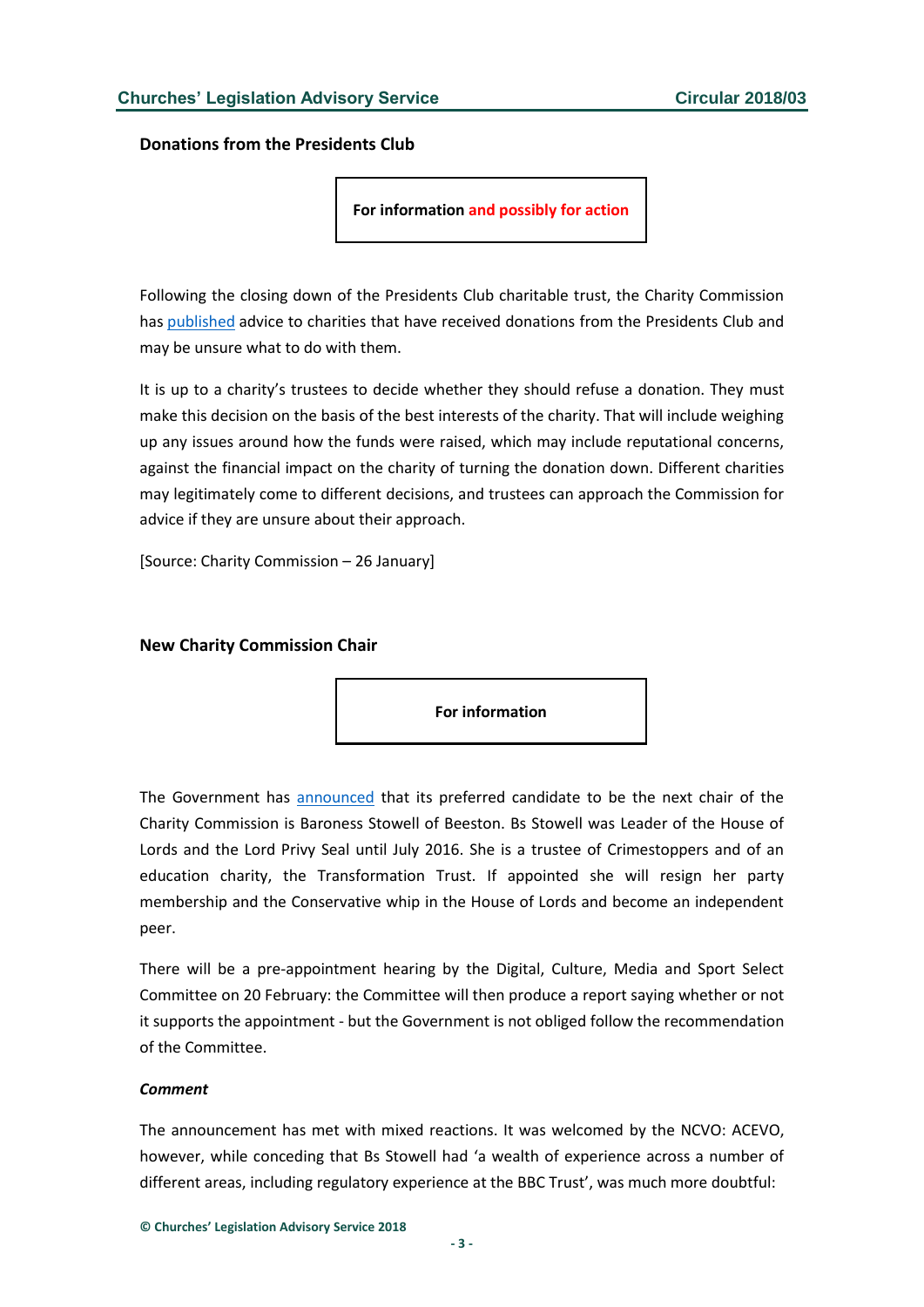'The chair and board of the Charity Commission must be, and be seen to be, independent from government and party politics. While we appreciate that Baroness Stowell is resigning the Conservative party whip and her party membership, we are disappointed that the sector's calls for a politically neutral Commission chair have not been met'.

[Source: Charity Commission – 26 January]

#### <span id="page-3-0"></span>**Trustee automatic disqualification waiver**

**For information and possibly for action**

The Charity Commission has published a [waiver application form](http://www.gov.uk/guidance/automatic-disqualification-rules-for-charity-trustees-and-charity-senior-positions#apply-waiver) for trustees affected by new [automatic disqualification](http://www.gov.uk/guidance/automatic-disqualification-rules-for-charity-trustees-and-charity-senior-positions) rules, due to come into force under the Charities Act 2016 on 1 August 2018.

The new rules add to current regulations that cover automatic disqualification for trustees. After 1 August 2018, the rules will also apply to some senior manager positions (chief executives and finance directors - and those in equivalent roles).

New reasons for disqualification include being in contempt of court, being named under particular anti-terrorism legislation or being on the sex offenders register.

The Commission has also published guidance to help both [individuals](http://www.gov.uk/guidance/automatic-disqualification-rules-for-charity-trustees-and-charity-senior-positions) and [charities](http://www.gov.uk/guidance/automatic-disqualification-rule-changes-guidance-for-charities) understand whether they will be affected by the automatic disqualification rules, as well as highlighting the [criteria](http://www.gov.uk/government/publications/how-the-charity-commission-assesses-waiver-applications-and-makes-a-decision) on which the Commission will base any decision to accept a waiver application.

[Source: Charity Commission – 2 February]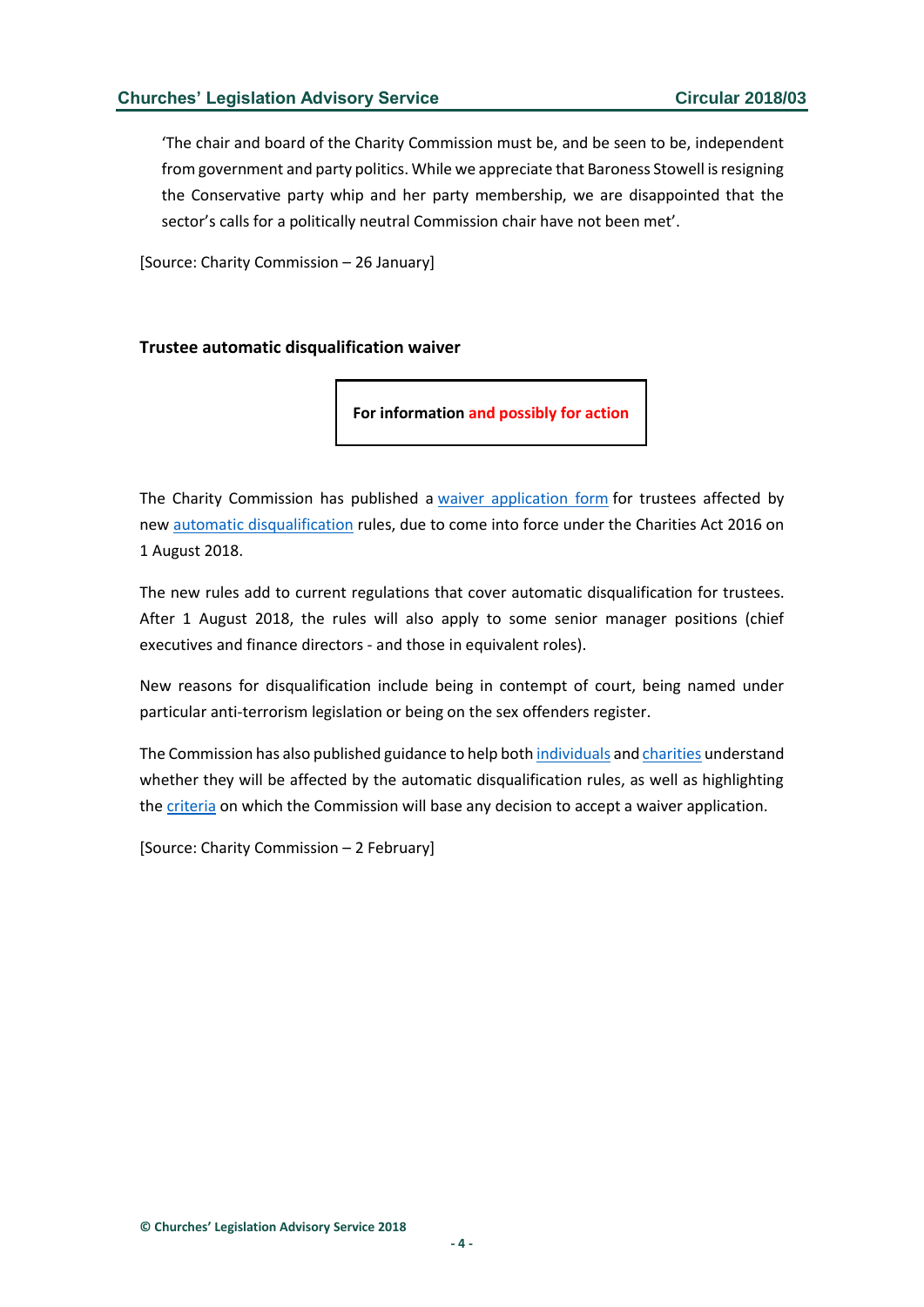# <span id="page-4-0"></span>**FAITH & SOCIETY**

## <span id="page-4-1"></span>**Civil Partnerships, Marriages and Deaths (Registration Etc.) Bill**

**For information**

The [Civil Partnerships, Marriages and Deaths \(Registration Etc.\) Bill](https://publications.parliament.uk/pa/bills/cbill/2017-2019/0011/cbill_2017-20190011_en_2.htm#l1g1) was [read a second time](https://hansard.parliament.uk/commons/2018-02-02/debates/E9121077-9E81-44A8-BBDD-AC8F4DDF0444/CivilPartnershipsMarriagesAndDeaths(RegistrationEtc)Bill) on 2 February with qualified Government support: the Member in charge of the bill, Tim Loughton, had evidently come to an agreement with the Home Office about amendments to be tabled in committee. The House of Commons Library has also published an [analysis](https://researchbriefings.parliament.uk/ResearchBriefing/Summary/CBP-8217) of the Bill.

Replying to the debate, the Parliamentary Under-Secretary of State for the Home Department, Victoria Atkins, said that the Government would table amendments to Clause 2 (reform of civil partnership) to require the Government

"to undertake a further review of the operation of civil partnerships, and to bring forward proposals for how the law ought to be changed so that the difference in treatment in the current system is resolved. The amendment will go further than the current marker clause in the Bill before the House, in that it will require the Government to report to Parliament and to include a full public consultation".

As to opposite-sex civil partnerships, she explained that it was not a simple matter of changing a sentence in the Civil Partnership Act 2004: it was not just about eligibility but also about the rights that would flow from any changes: "For example, the rules for the dissolution of civil partnerships and divorce in the case of marriage are different for same-sex and opposite-sex partners."

The work to which the Government was committing had four elements:

- to continue its existing work on assessing the relative take-up of civil partnership and marriage among same-sex couples;
- to consider whether phasing out civil partnerships for same-sex couples was the best way forward and, because the Government wanted to approach the issue sensitively and delicately and understanding how that would affect same-sex couples who continue to opt for a civil partnership and who do not wish to convert their civil partnership into a marriage, to undertake research with same-sex couples "to understand their motivations for forming and remaining in a civil partnership, and what they may do if the evidence drives us to remove them";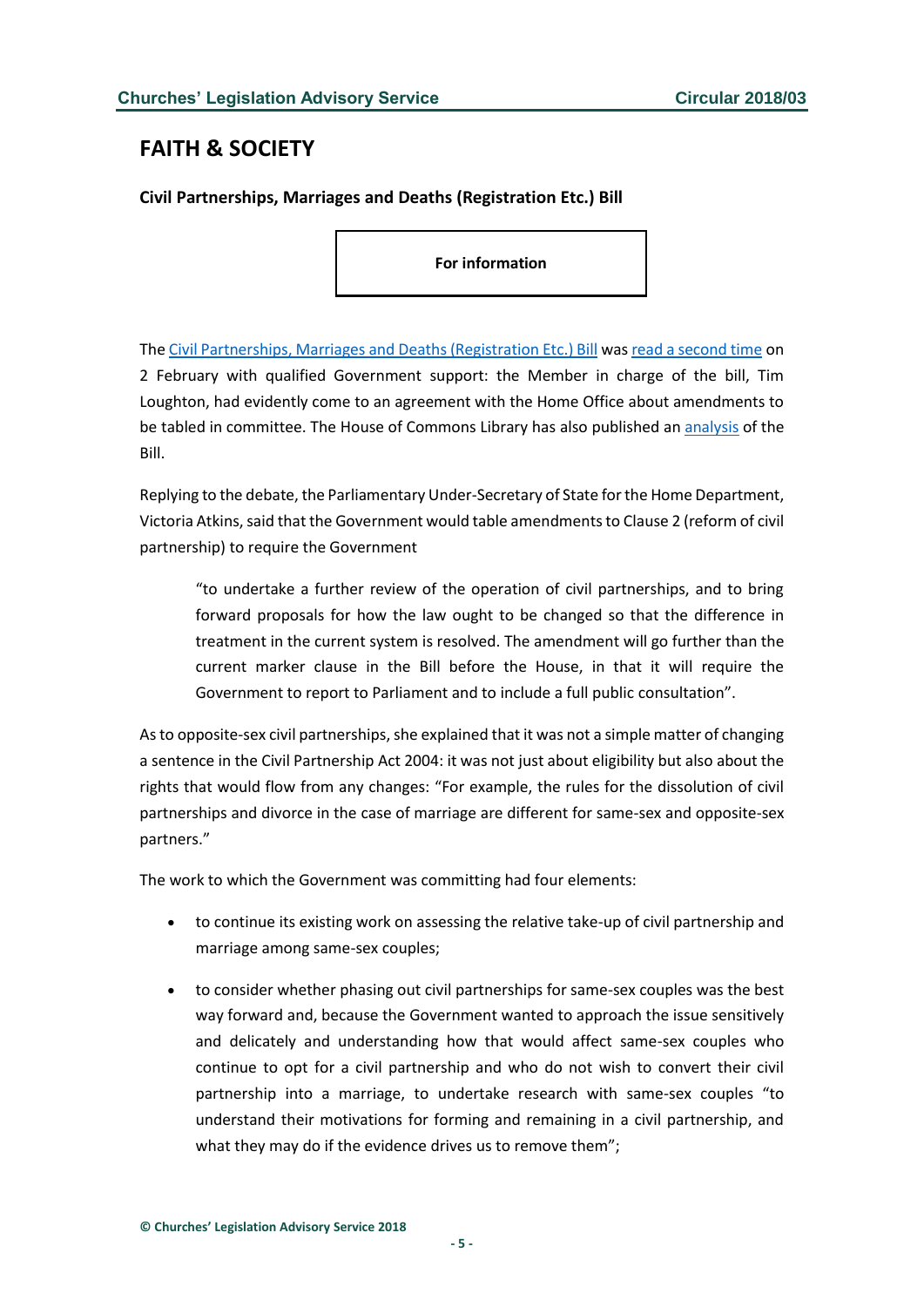### **Churches' Legislation Advisory Service Circular 2018/03**

- to survey the demand for civil partnership among opposite-sex unmarried couples: previous consultations did not suggest that there was a significant demand for opposite-sex civil partnerships; and
- to review what had happened in other countries faced with similar choices.

She hoped to have "a proportionate amount of data" by September 2019.

As to marriage certification, the Government fully supported the correction of the anomaly under which mothers' names were not recorded. In addition:

"The Long Title of the Bill refers to only mothers being added to certificates. We need to ensure that when the marriage entry is updated it allows for all the different family circumstances in society today—for example, same-sex parents."

She thanked Tim Loughton for agreeing to amend Clause 1 of his Bill in Committee to insert the provisions of the [Registration of Marriage \(No. 2\) Bill](https://services.parliament.uk/bills/2017-19/registrationofmarriageno2.html) (introduced in the Lords by the Bishop of St Albans and in the Commons by Dame Caroline Spelman) in its place.

As to registering stillbirths, Clause 3 would provide for the Government to review the issue and whether the current law on registration of stillbirths should be changed to allow for the registration of pregnancy loss before 24 weeks' gestation. As part of this review, the Government would seek views and evidence from all interested parties.

As to coroners' investigations into stillbirths, the Government agreed wholeheartedly with the need to look at the role that coroners could play. Currently, under the Coroners and Justice Act 2009, coroners did not have jurisdiction to investigate when a baby did not show signs of life independently of its mother. The Government thought it important to carry out a review and produce a report in that area before making any changes:

'There are important and sensitive issues to explore, such as the question of how far into a pregnancy coronial involvement should be triggered, and the potential role of other factors, such as violence to the mother or medical negligence. We need to hear a wide range of views, including those of coroners, including the chief coroner, medical professionals, researchers in the field and, of course, bereaved parents and the organisations that support them.'

She said that the Government was pleased to be able to support the Bill.

[Source: House of Commons – 2 February]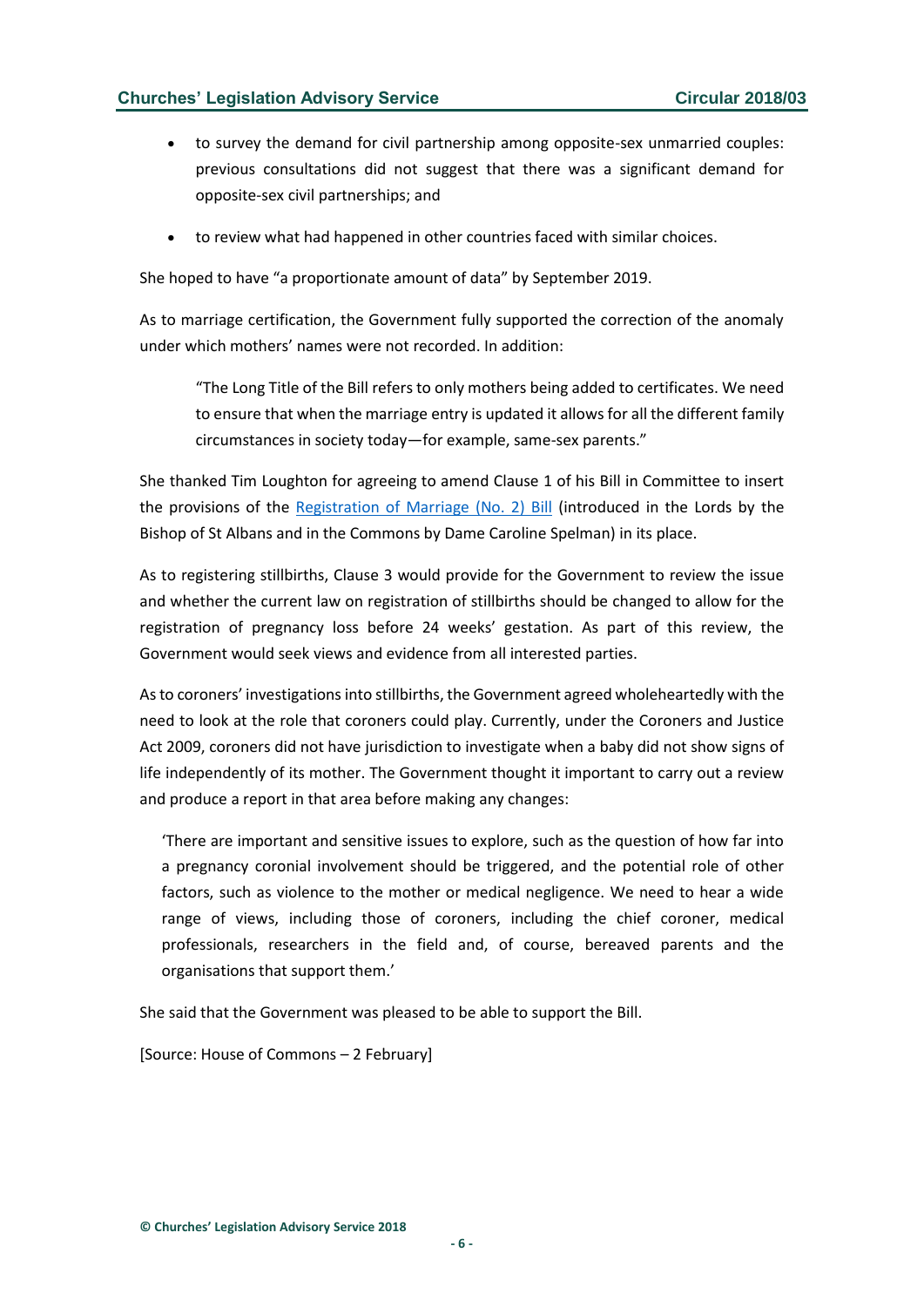<span id="page-6-0"></span>**Out-of-school education settings and Ofsted**

**For information**

On 1 February, Amanda Spielman, HM Chief Inspector of Education, Children's Services and Skills, gave a [speech](https://www.gov.uk/government/speeches/amanda-spielmans-speech-at-the-church-of-england-foundation-for-education-leadership) at the conference of the Church of England Foundation for Education Leadership, in the course of which she was critical of those who had raised concerns about Ofsted's proposal (which was made before she became HMCI) to inspect informal out-ofschool educational settings:

'... it is a matter of regret that the Church has resisted changes in the law to allow Ofsted to inspect these settings. This is not about infringing religious freedom: no one is proposing a troop of inspectors turning up at Sunday schools. Instead, it is about ensuring that the small minority of settings that promote extremism are not able to evade scrutiny. If we are to protect many of the tenets that the Church holds dear, we need the power to tackle those trying to use education to undermine them.'

CLAS was one of the organisations that raised concerns. The target of the original proposal appeared to be informal, after-school *madrassas* and (possibly) Ultra-Orthodox Jewish schools of the kind highlighted in the recent [report](http://news.hackney.gov.uk/hackneys-scrutiny-commission-releases-report-into-unregistered-schools/) by the London Borough of Hackney's Children and Young People's Scrutiny Commission. However, in order to comply with equality and human rights legislation the proposal had to be drafted in general terms and, on a very careful reading, it appeared - rightly or wrongly - that it would catch activities such as a series of intensive choir-practices in the week before a major service – hence our response.

*Everyone* supports rigorous safeguarding: the problem is where to draw the line. Perhaps it might prove possible to devise a more-focused inspection scheme for out-of-school education settings.

[Source: Ofsted – 1 February]

### <span id="page-6-1"></span>*Sharia* **law in England and Wales: report of the independent review**

**For information**

On 1 February, the Home Office published the [report](https://www.gov.uk/government/publications/applying-sharia-law-in-england-and-wales-independent-review) of the independent review chaired by Professor Mona Siddiqui into the application of *sharia* law by *sharia* councils in England and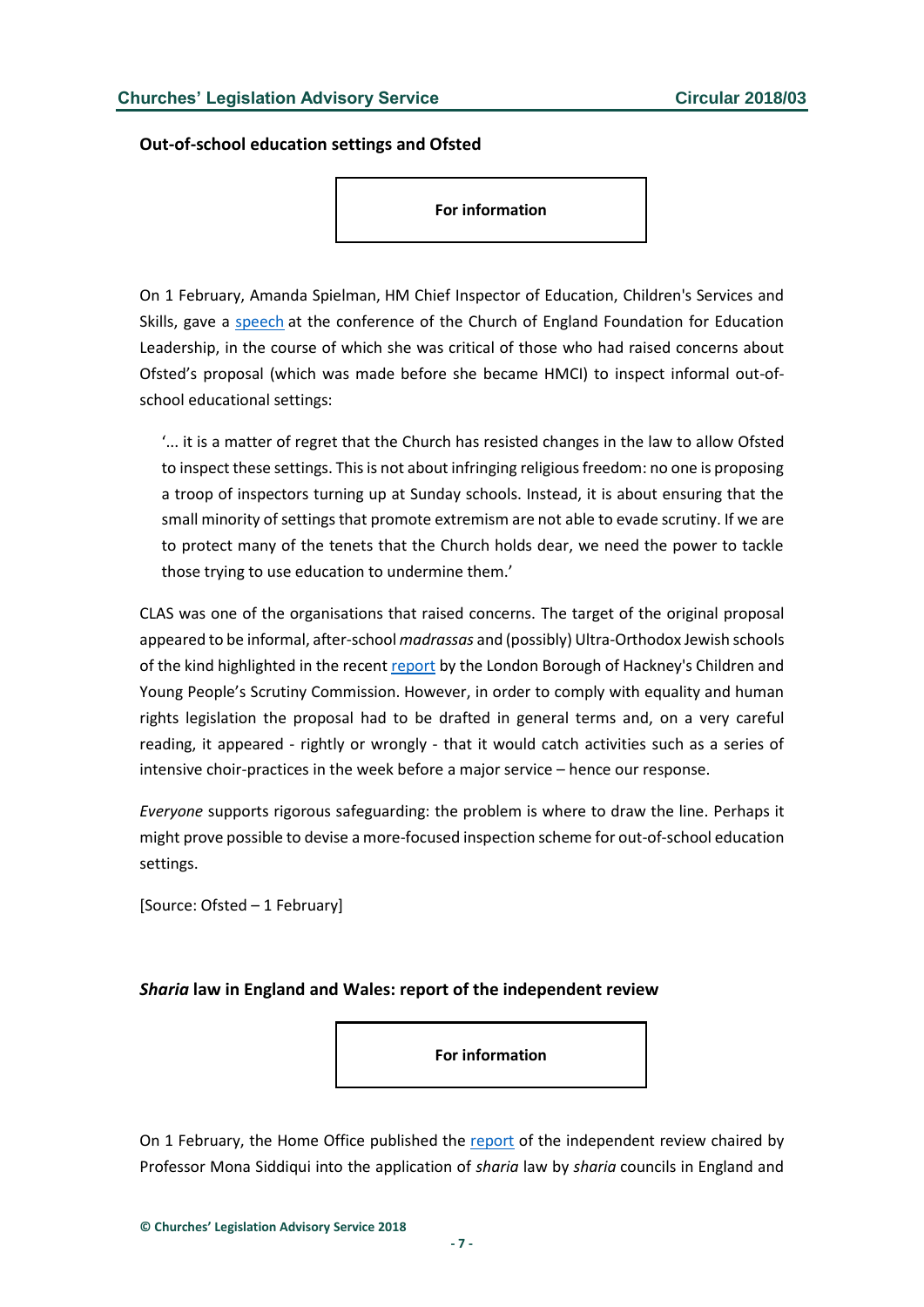Wales. In brief, the report makes three recommendations: for legislative change, for awareness campaigns and for regulation.

- 1. **Legislative change**: The report proposes amendments to the Marriage Act 1949 and the Matrimonial Causes Act 1973 to ensure that civil marriages are conducted before or at the same time as Islamic marriage ceremonies, bringing Islamic marriage into line with Christian and Jewish marriage in the eyes of the law. **The offences section of the Marriage Act 1949 would be amended to provide that the celebrant of** *any* **marriage, including Islamic marriages, would face penalties should he or she fail to ensure that the marriage was also civilly registered**. It would become a legal requirement for Muslim couples to register their marriage under the civil law before or at the same time as their Islamic ceremony. It also proposes minor amendments to legislation on divorce through changes to the Matrimonial Causes Act 1973.
- 2. **Awareness campaigns**: The panel believes that, on the evidence, cultural change is required within Muslim communities so that they acknowledge women's rights in civil law, especially in areas of marriage and divorce. Awareness campaigns, educational programmes and other such measures should be put in place to educate and inform women of their rights and responsibilities, including the legal protection that civillyregistered marriages provide.

There is also a need to ensure that *sharia* councils operate within the law and comply with best practice, non-discriminatory processes and existing regulatory structures. In particular, the panel believes that a clear message must be sent that an arbitration that applies *sharia* law in respect of financial remedies and/or child arrangements would fall foul of the Arbitration Act and its underlying protection.

3. **Regulation**: The previous two recommendations aim gradually to reduce the use and need for *sharia* councils. However, a majority of the review panel sees the need, in the meantime, for a further recommendation on how to prevent discrimination in the immediate and medium term. The recommendation of regulation is not unanimously supported; one member of the panel is not in agreement; and the dissentient's reasons are detailed in the report.

Recommendation 3 proposes the creation of a body that would set up the process for councils to regulate themselves by designing a code of practice for *sharia* councils to accept and implement. There would be a one-off cost to the Government of establishing that body but, subsequently, the system would be self-regulatory. The body would include both *sharia* council panel members and specialist family law expertise. The report notes that none of the *sharia* councils was opposed to some form of regulation and some positively welcomed it.

#### [Source: Home Office – 1 February]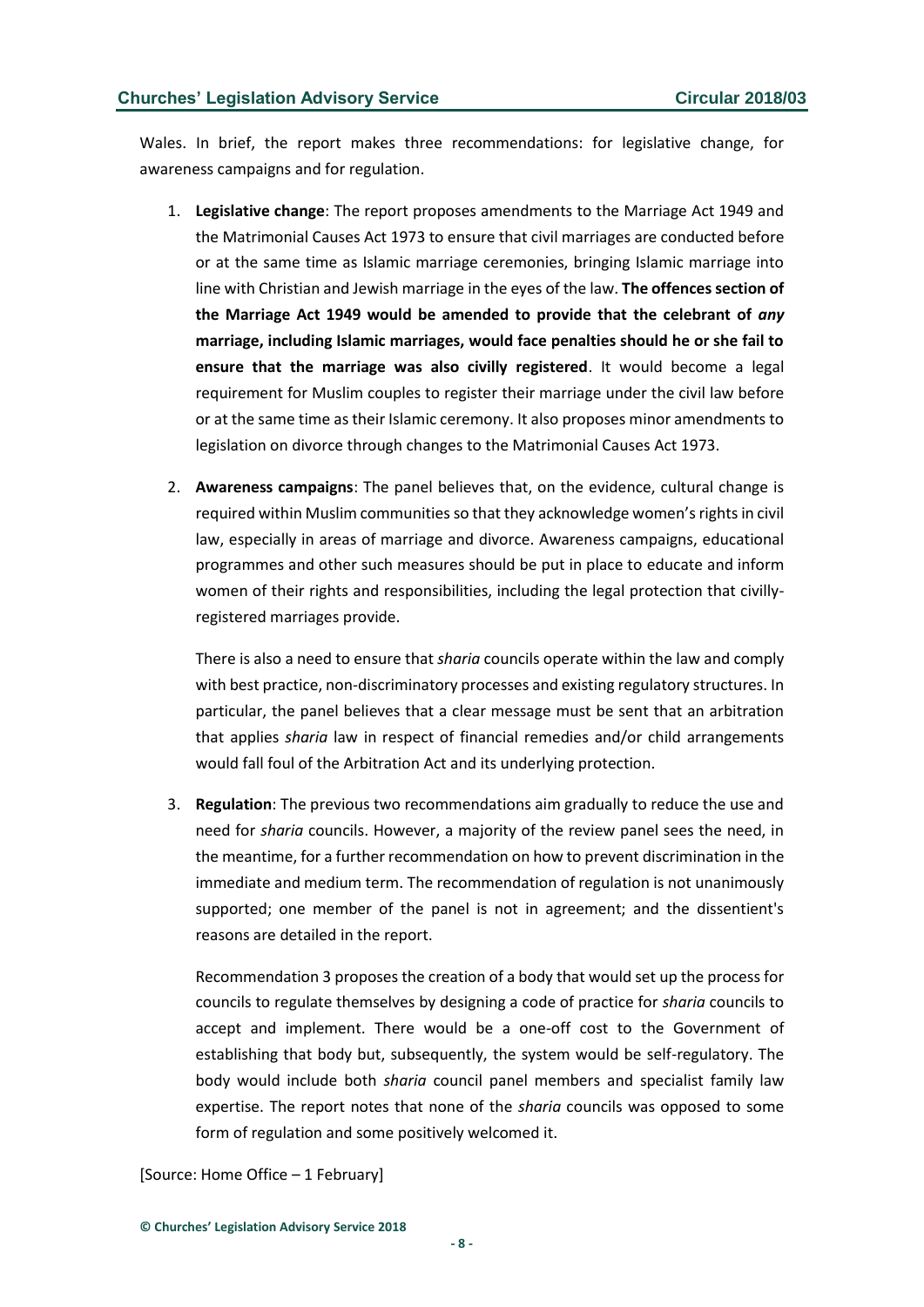# <span id="page-8-0"></span>**ODDS & ENDS**

#### <span id="page-8-1"></span>**Code of Fundraising Practice consultation**

**For information and possibly for action**

The Fundraising Regulator has launched a [consultation](http://www.fundraisingregulator.org.uk/code-of-fundraising-practice/consultations/code-consultation-feb-2018/) on the Code of Fundraising Practice that will aim to improve standards in relation to complaints handling, online fundraising platforms and TPS Assured Certification. The consultation is formed of three parts:

- the first two parts invite feedback on specific issues raised by the sector in relation to complaints handling and the TPS Assured Certification. The deadline for response on these is **28 February 2018**
- the third part of the consultation proposes to introduce a new section to the Code for online fundraising platforms and aims to ensure that these platforms provide adequate and clear good practice guidance to individualssetting up a fundraising page on their site. The deadline for response on this part is **14 March 2018**.

These changes come as a result of engagement between the Fundraising Regulator and many of the fundraising platforms, and with the Financial Conduct Authority. All have recognised the need for regulation following a sharp rise in the use of fundraising platforms over the past few years by members of the public wanting to raise money for charitable causes.

[Source: Fundraising Regulator – 2 February]

#### <span id="page-8-2"></span>**European Commission GDPR guidance**

**For information and possibly for action**

The European Commission has published further [guidance](http://ec.europa.eu/commission/priorities/justice-and-fundamental-rights/data-protection/2018-reform-eu-data-protection-rules_en) aimed at facilitating the smooth application of the General Data Protection Regulation, when it comes into force on **25 May 2018**. This includes an online tool to help citizens, businesses (in particular SMEs) and other organisations comply with the new rules.

[Source: European Commission – 24 January]